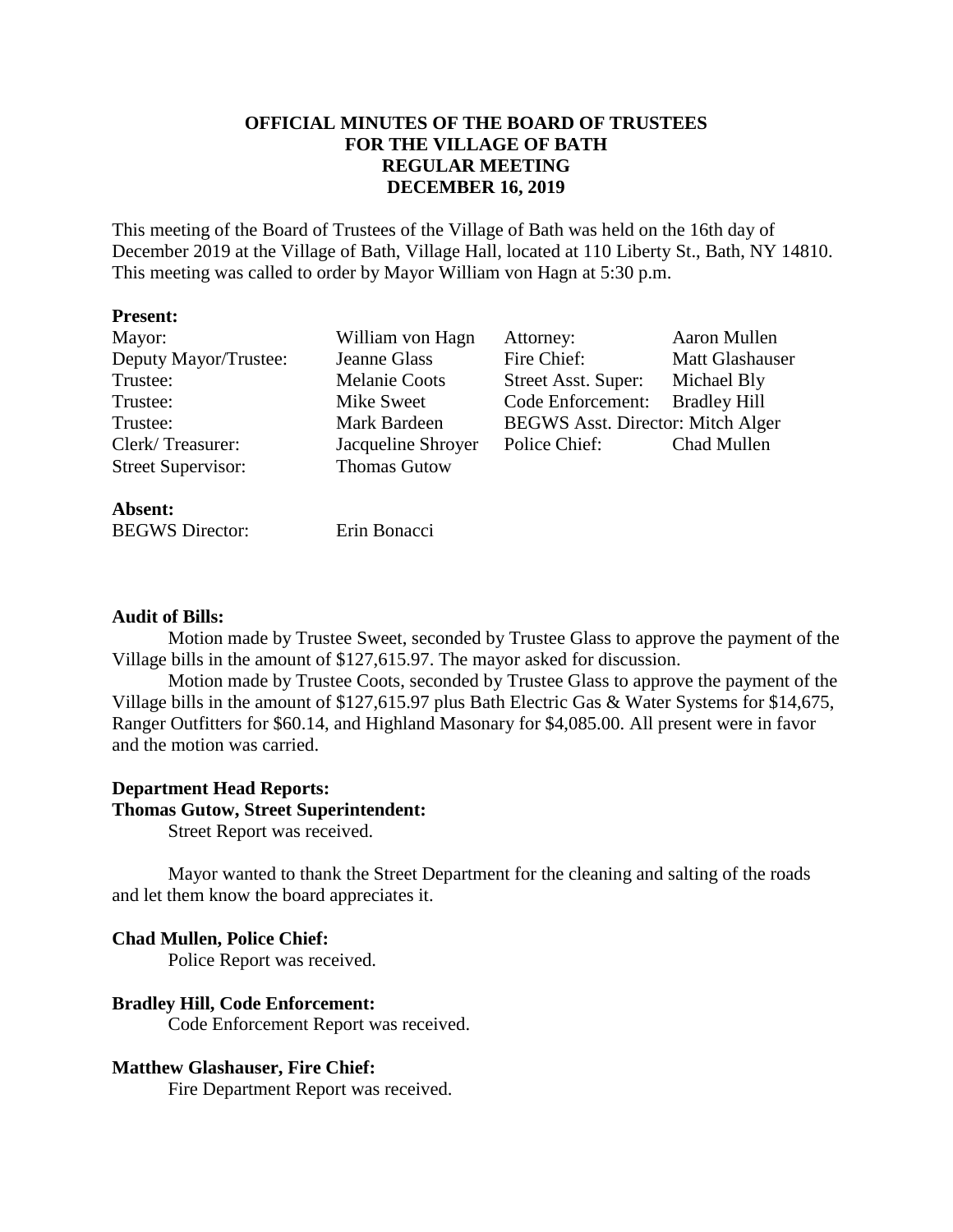#### **Erin Bonacci, BEGWS Director:**

BEGWS Minutes were received.

#### **Jacqueline Shroyer, Clerk/Treasurer Report:**

Clerk/Treasurer Report was received.

Motion made by Trustee Coots, seconded by Trustee Glass to approve the following budget amendments. All present were in favor and the motion was carried.

Budget Amendment:

Increase Expense A3310.4 Traffic Control – Contractual by \$5,730.00 Increase A511 Appropriated Reserves by \$5,730.00 To increase expense line for Asset Forfeiture.

Increase A1680.4 Central Data Processing by \$5,820.00 Decrease A1990.4 Contingent Account by \$5,820.00 To Pay for the cost of the replacement computers and updates for windows 7 approved at the October 21 meeting.

# **Community Reports: Trustee Bardeen:**

Fire Department Election Officers: President – Jason Causer Vice President – Ron Delio Secretary – Greg Glashauser Treasurer – Robin Havens Chief Car 5 – Matt Glashauser 1 st Asst. Chief – Mike Fiordo  $2<sup>nd</sup>$  Asst. Chief  $-$  Joe Washburn (will be stepping down due to injury) 3<sup>rd</sup> Asst. Chief – Sean Walruth 4<sup>th</sup> Asst. Chief – Casey Saltsman

### **New Business:**

### **Downtown Business District Meters:**

The Mayor, William von Hagn, proposed to the board that they should remove all meters on Liberty St, Buell St, William St, Steuben St where there are businesses, and the Board of Trustees added in W. Side of Park on the side of the street where there are businesses. Set up different zones and have 2 hour maximum parking in each zone. Leave the meters around the park and in the parking lot. Parking Permits will stay and the fines will be set with the  $1<sup>st</sup>$  offense at \$10,  $2<sup>nd</sup>$  offense at \$20, and  $3<sup>rd</sup>$  offense at \$30 during an 18 month period. Dave Wager, owner of Bath Plumbing stated that during the month of December, the traffic has increased in his store with free parking.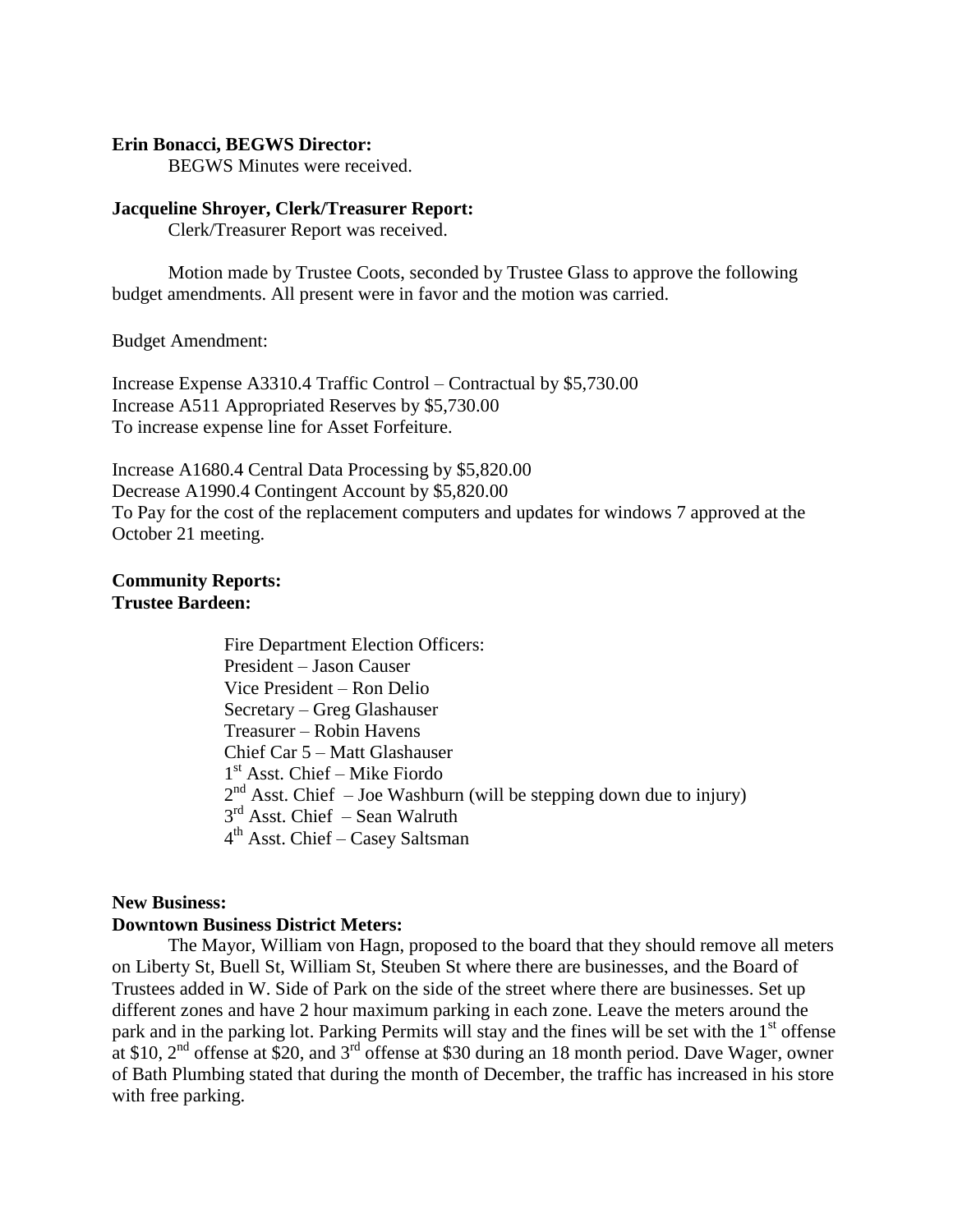Motion made by Trustee Glass, seconded by Trustee Coots to set a public hearing to change the meter law for January 21, 2019 at 5:30 p.m. All present were in favor and the motion was carried.

### **BAN Payoff:**

Motion made by Trustee Bardeen, seconded by Trustee Sweet to approve the payoff of the street department BAN due in February and approve the following budget amendment. All present were in favor and the motion was carried.

Budget Amendment:

| Increase: | A9730.6 Principal by \$96,914.39                 |
|-----------|--------------------------------------------------|
| Decrease: | A9040.8 Workers Comp by \$45,951.00              |
|           | A9010.8 State Retirement by \$22,395.00          |
|           | A9015.8 Police & Fire Retirementy by \$13,580.00 |
|           | A1320.4 Auditing by \$1.700.00                   |
|           | A9901.9 Transfers to Other Funds by \$1,844.00   |
|           | A4010.4 Health – Contractual by $$1,000.00$      |
|           | A1910.4 Unallocated Insurance by \$9,000.00      |
|           | A9060.81 HRA – Sworn Officers by $$1,444.39$     |

To pay off Street Sweeper BAN early.

### **Former Bath MGP Site:**

Utility Commission authorized the Mayor to sign a consent agreement with NYS DEC to investigate where the former MGP Site was located.

### **Bath Cinderella Use of Field at WWTP:**

Motion made by Trustee Coots, seconded by Trustee Sweet to approve the request from the Bath Cinderella Softball League to use the field in front of the Waste Water Treatment Plant for practices. All present were in favor and the motion was carried.

### **Fire Truck Bid:**

Motion made by Trustee Sweet, seconded by Trustee Bardeen to accept the bid of \$6,601 for the selling of the old ladder truck. All present were in favor and the motion was carried.

### **NYDOT Shared Service Agreement:**

Motion made by Trustee Bardeen, seconded by Trustee Coots to approve the NYSDOT Shared Service Agreement for 4 years. All present were in favor and the motion was carried.

#### **Training for Investigator Jan 9 & 10:**

Motion made by Trustee Coots, seconded by Trustee Sweet to approve Investigator Taft to go to the Cell Phone Use in Drug Trafficking Investigation Training in Hamburg, NY on January 9 & 10, 2020. All present were in favor and the motion was carried.